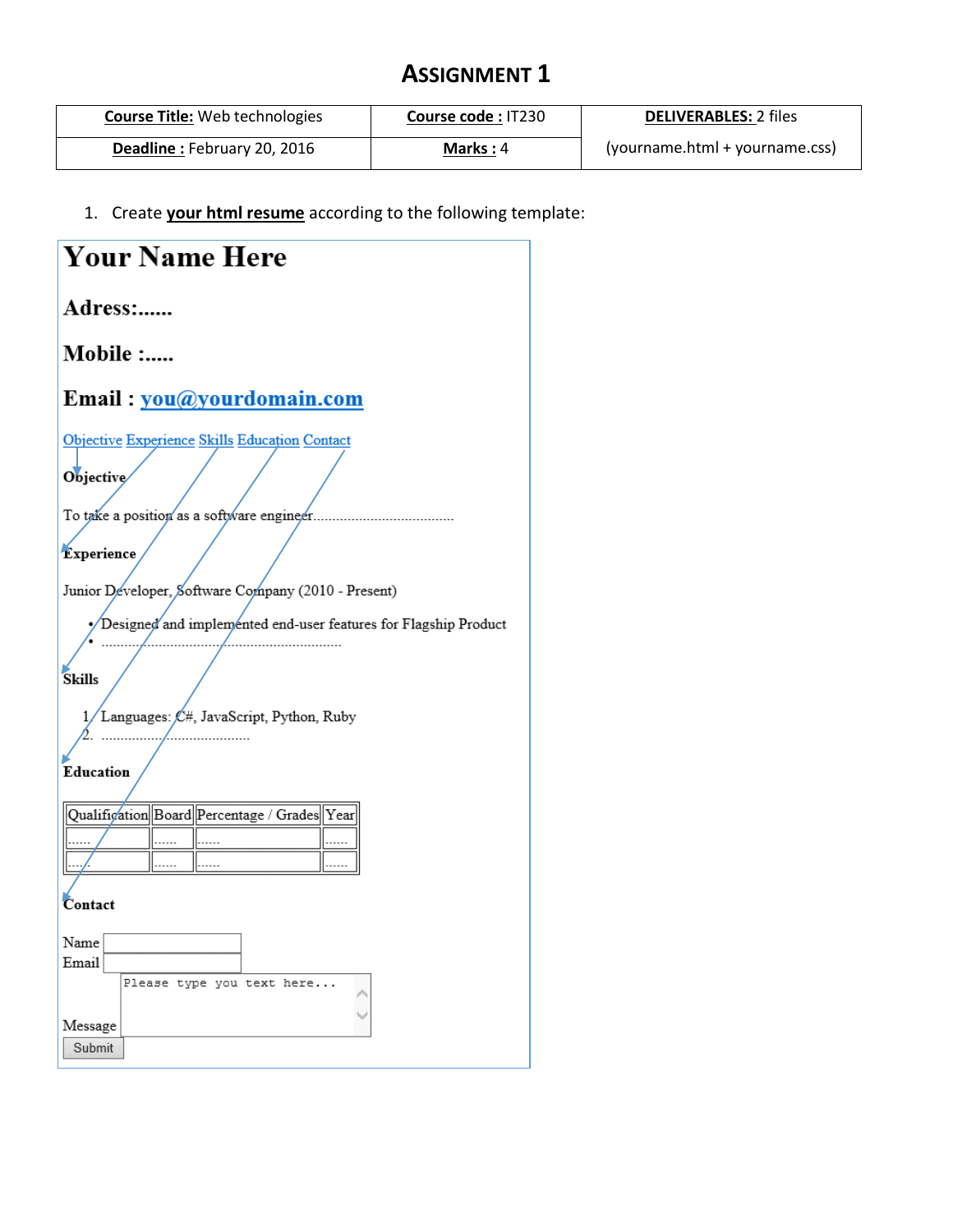!DOCTYPE html>

> <html> <head> <link type="text/css" rel="stylesheet" href=["stylesheet.css"](file:///C:/Users/r.guermazi/Desktop/stylesheet.css)/> <title></title> </head> <body> <div id="header1"> <h1>Your Name Here</h1>  $\langle h2 \rangle$  Adress:......  $\langle h2 \rangle$  $\langle h2 \rangle$  Mobile :.....  $\langle h2 \rangle$ <h2> Email : <a href=["mailto:you@yourdomain.com"](mailto:you@yourdomain.com)>you@yourdomain.com</a></h2>  $\langle$ div $>$ <a class="header2" href=["#Menu1"](file:///C:/Users/r.guermazi/Desktop/resume.html%23Menu1)>Objective</a> <a class="header2" href=["#Menu2"](file:///C:/Users/r.guermazi/Desktop/resume.html%23Menu2)>Experience</a> <a class="header2" href=["#Menu3"](file:///C:/Users/r.guermazi/Desktop/resume.html%23Menu3)>Skills</a>  $\alpha$  class="header2" href=["#Menu4"](file:///C:/Users/r.guermazi/Desktop/resume.html%23Menu4)>Education $\alpha$ <a class="header2" href=["#Menu5"](file:///C:/Users/r.guermazi/Desktop/resume.html%23Menu5)>Contact</a> <div class="right"> <a name="Menu1"><h4>Objective</h4> </a> <p>To take a position as a software engineer.....................................</p> <a name="Menu2"><h4>Experience</h4> </a> <p>Junior Developer, Software Company (2010 - Present)</p>  $<$ ul $>$ <li>Designed and implemented end-user features for Flagship Product</li> <li>...............................................................</li>  $\langle \text{ul} \rangle$ <a name="Menu3"><h4>Skills</h4>

</a>  $<$ ol $>$ <li>Languages: C#, JavaScript, Python, Ruby</li>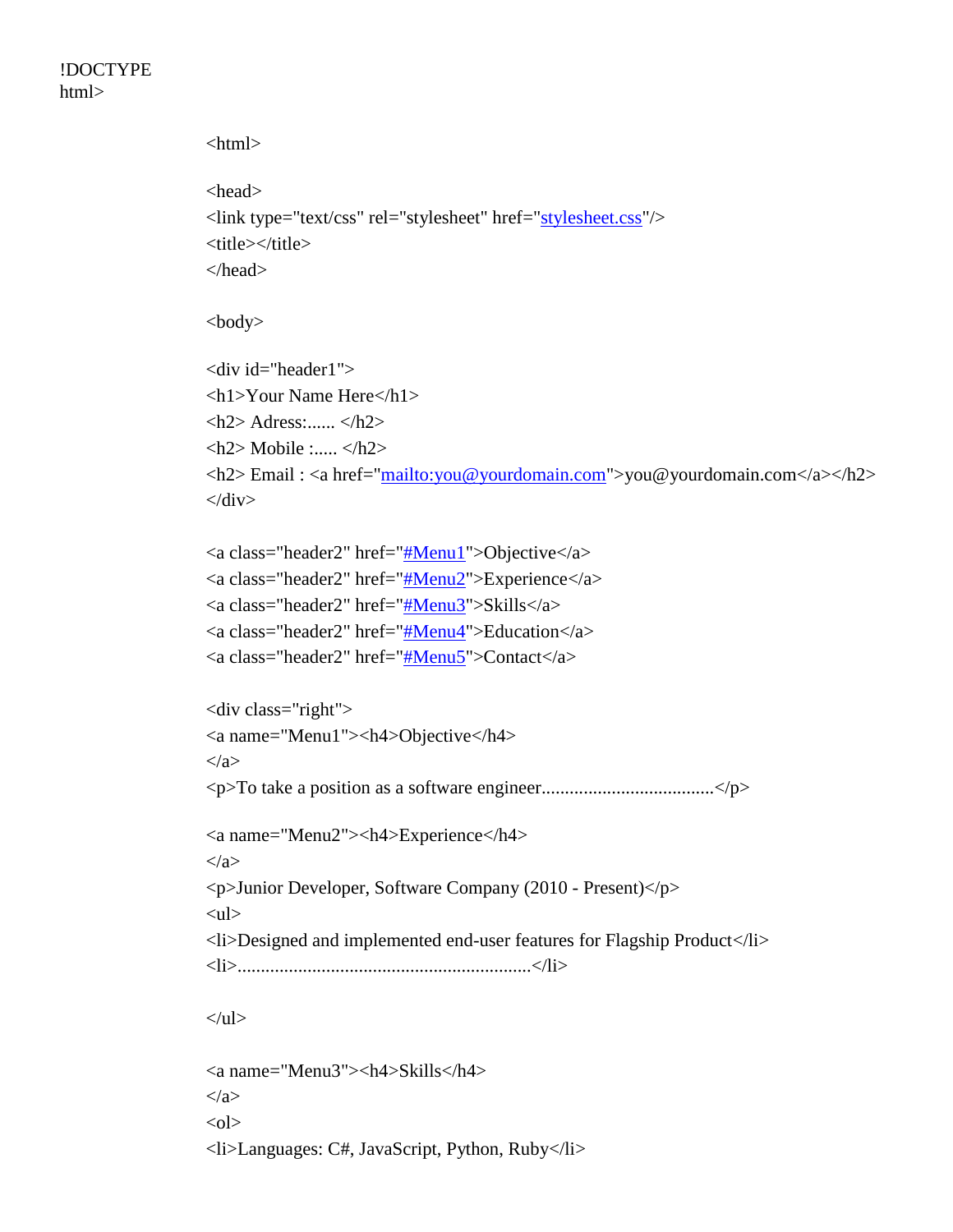<li>.......................................</li>  $<$ /ol $>$ <a name="Menu4"><h4>Education</h4>

</a>

<table border=1> <tr id="heading">

<td>Qualification</td>

<td>Board</td>

<td>Percentage / Grades</td>

<td>Year</td>

 $\langle tr \rangle$  $<$ tr $>$ 

<td>......</td>

 $<$ td $>$ ...... $<$ /td $>$ 

 $....  | |$ 

 $.... |$ 

 $\langle t$ tr $>$  $<$ tr $>$ 

<td>......</td>

 $......< |$ /td>

 $.... |$ 

<td>......</td>  $\langle tr \rangle$ 

</table>

<a name="Menu5"><h4>Contact</h4> </a> <form action="", method="get"> Name <input type="text" > <br/> \left> Email <input type="text" ><br/>br/> Message <textarea rows="4" cols="30"> Please type you text here...</textarea><br/>shipsilons  $\rho$ <input type=submit value=Submit> </form>

</body>

</html>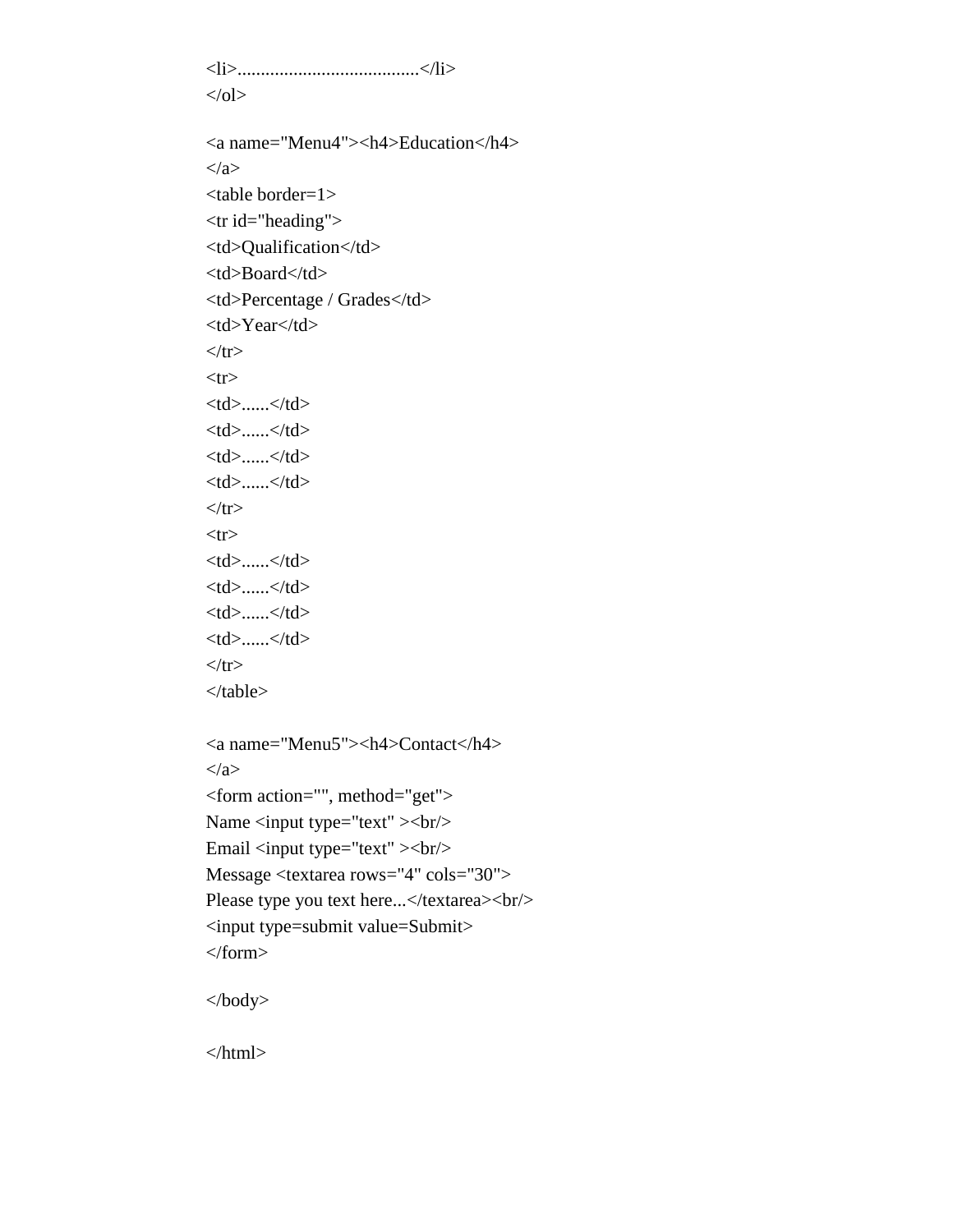2. Create **a css file to format your resume as the following figure**:

| <b>Your Name Here</b>                                                                                                    |                   |               |                  |                |  |  |  |
|--------------------------------------------------------------------------------------------------------------------------|-------------------|---------------|------------------|----------------|--|--|--|
| Adress:                                                                                                                  |                   |               |                  |                |  |  |  |
| Mobile :                                                                                                                 |                   |               |                  |                |  |  |  |
| Email: you@yourdomain.com                                                                                                |                   |               |                  |                |  |  |  |
| <b>Objective</b>                                                                                                         | <b>Experience</b> | <b>Skills</b> | <b>Education</b> | <b>Contact</b> |  |  |  |
| Objective                                                                                                                |                   |               |                  |                |  |  |  |
|                                                                                                                          |                   |               |                  |                |  |  |  |
| Experience                                                                                                               |                   |               |                  |                |  |  |  |
| Junior Developer, Software Company (2010 - Present)<br>• Designed and implemented end-user features for Flagship Product |                   |               |                  |                |  |  |  |
| <b>Skills</b>                                                                                                            |                   |               |                  |                |  |  |  |
| 1. Languages: C#, JavaScript, Python, Ruby                                                                               |                   |               |                  |                |  |  |  |
| <b>Education</b>                                                                                                         |                   |               |                  |                |  |  |  |
| Qualification Board Percentage / Grades Year                                                                             |                   |               |                  |                |  |  |  |
| .<br>.<br>II - - - - - -<br><br>                                                                                         | <br>              |               |                  |                |  |  |  |
| Contact                                                                                                                  |                   |               |                  |                |  |  |  |
| Name<br>$\operatorname{Email}$                                                                                           |                   |               |                  |                |  |  |  |
| Please type you text here                                                                                                |                   |               |                  |                |  |  |  |
| Message<br>Submit                                                                                                        |                   |               |                  |                |  |  |  |